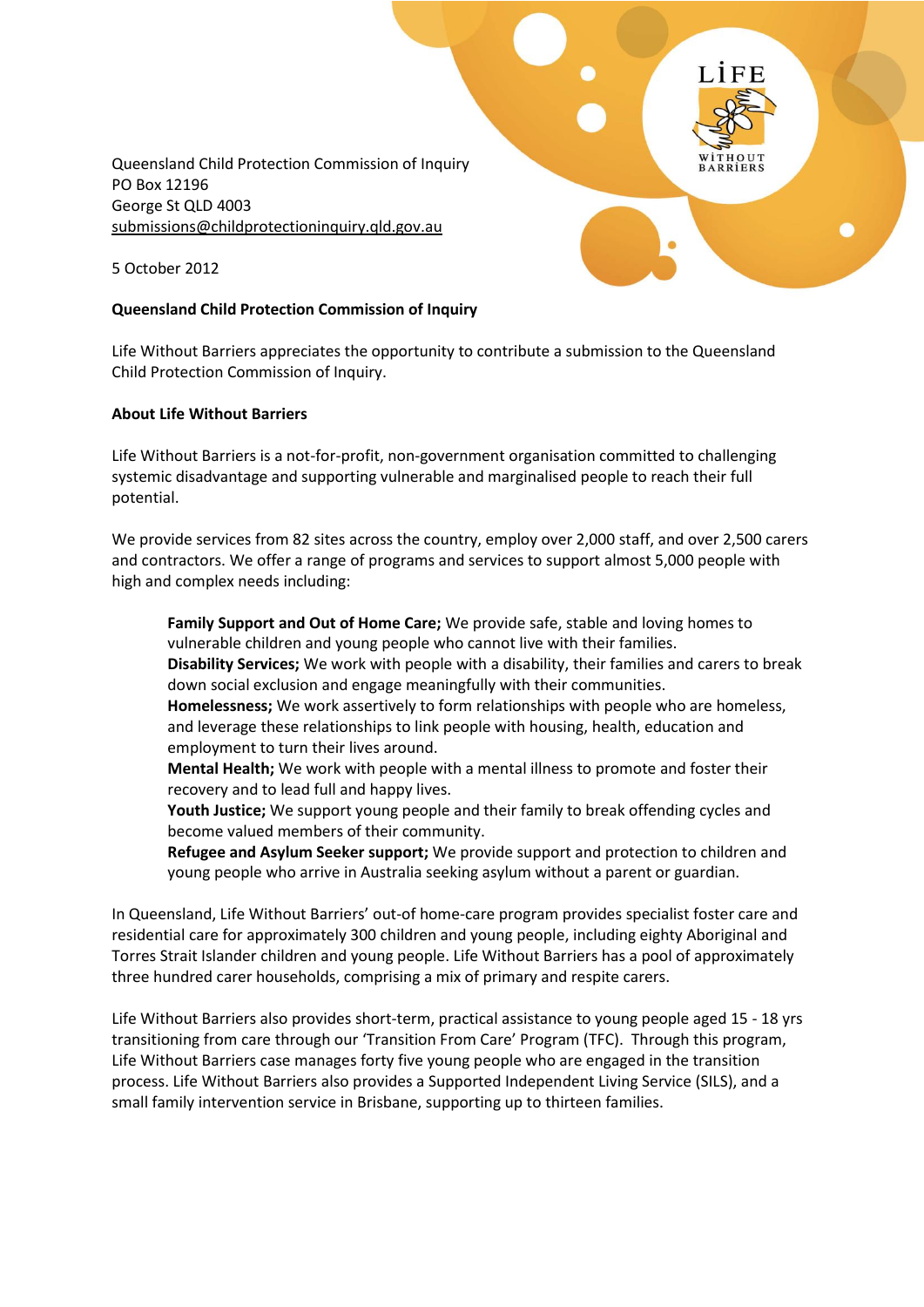## **Introduction**

Life Without Barriers supports children and young people across Queensland. This submission reflects our experience and practice as a provider of out-of-home care (OOHC). The issues canvassed in this submission are those where Life Without Barriers has either a particular knowledge, or where we would like to see greater priority or focus. These include:

- The needs of children and young people
- Intervening earlier and restoring more actively
- Improving licensing and monitoring
- Specialist foster carers

Our experience tells us that there are no easy solutions within child protection. Designing and developing systems that effectively protect and deliver positive life outcomes to children and young people is not simple. This is a difficult and complex area that requires a considered, comprehensive and sophisticated system.

We believe there are a number of principles that should form a particular focus for the Commission in considering the designing and developing Queensland's child protection system. These principles are evident in the information and recommendations we provide throughout our submission. In summary these overarching principles are:

# 1. **Focus on children**

Our child protection system must be designed to provide the best outcomes for children and young people. Child protection is the responsibility of the family, community and the whole of government. We must work collaboratively to design and implement child-focused services and systems.

# 2. **Adopt a systems thinking approach**

A systems approach extends the change effort beyond the individual or program level by recognising how interrelationships within the system combine in complex ways to influence or shape practice 'on-the-ground'. The value of systems thinking is that it facilitates a focus on whole-of-system transformation, while maintaining attention to the component parts of the intended change. It also enables us to resolve inefficiencies in the design of the system and duplications in effort .

# 3. **An outcomes-focused approach**

We must use evidence to inform our activities, to implement programs and develop systems that deliver positive outcomes to children and young people.

# 4. **Promote children's safety within the family and community**

Greater connection, collaboration and commitment from across government is needed to prevent children unnecessarily entering the child protection system. Where children and young people do enter care, building capacity within families and communities to be able to safely restore children must remain a focus.

5. **Build the capacity of Aboriginal and Torres Strait Islander agencies and communities** Aboriginal and Torres Strait Islander children and young people are significantly overrepresented in the child protection system. Providing culturally appropriate care is fundamental to outcomes for Aboriginal and Torres Strait Islander children and young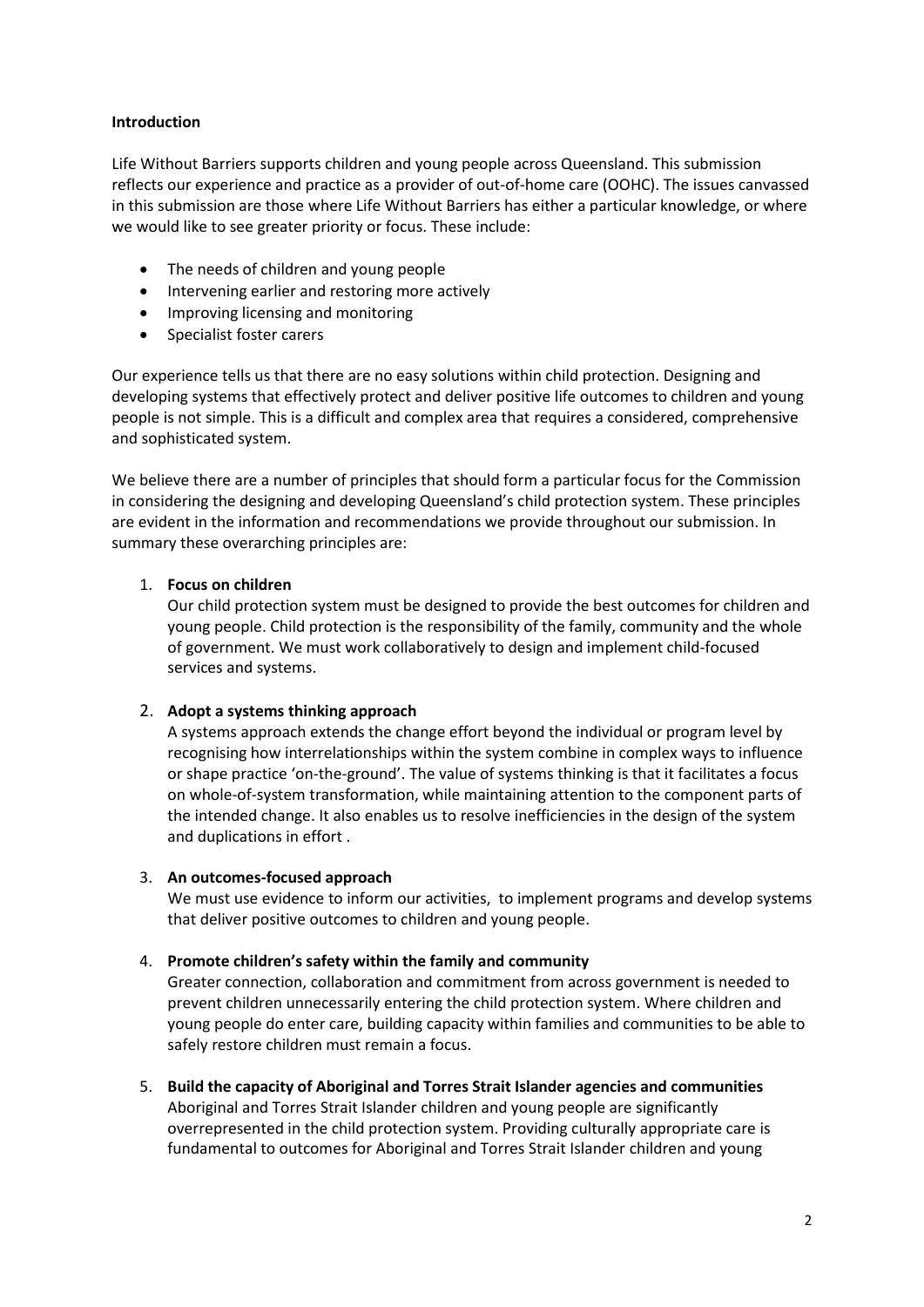people who enter care. We must work with and support Aboriginal and Torres Strait Islander agencies and communities to improve our responses to these children.

Improving the child protection system is also about effectively implementing change. Aspects of this process will undoubtedly be challenging and require sustained effort over longer timeframes. In their consideration of evidence and in reporting to government, we encourage the Commission to consider carefully the implementation aspects of their recommendations. Reform takes considerable planning and commitment, and will require governments and communities to work together to achieve change.

## **The needs of children and young people**

# *Aboriginal and Torres Strait Islander children and young people continue to be over-represented in the child protection system*

The over-representation of Aboriginal and Torres Strait Islander children and young people in the child protection system occurs due to a complex mix of factors, including the breakdown of traditional Indigenous parental structures resulting from the cumulative negative impacts of the stolen generation, institutionalisation and displacement.

The historical lack of genuine engagement with Aboriginal and Torres Strait Islander people has created a system that is not able to operate in the best interest of Aboriginal and Torres Strait Islander children and young people. Contributing to this situation is:

- a severe shortage of frontline Aboriginal and Torres Strait Islander staff
- the role of the Recognised Entity not being prominent or easily defined
- a lack of genuine commitment and resourcing to maintaining cultural connections to family, land and community, and
- the boundaries of family contact not taking into consideration kinship structure and the role of extended families

Aboriginal and Torres Strait Islander children in the child protection system can experience a severe and genuine disconnectedness from their culture. The shortage of frontline Aboriginal and Torres Strait Islander staff can impact on the relationships formed with Aboriginal and Torres Strait Islander children and young people in care, the delivery of care and support, and ultimately impact on life outcomes for these children and young people.

The Aboriginal Child Placement Principle provides a hierarchy of placement options designed to recognise an Aboriginal child's right to be raised in their own culture. Life Without Barriers supports the full adoption and implementation of the Aboriginal Child Placement Principle.

The recruitment of Aboriginal and Torres Strait Islander carers is a key component of the implementation of the Aboriginal Child Placement Principle and the delivery of culturally appropriate care.

A range of formal mechanisms and processes are required to support the recruitment and retention of Aboriginal and Torres Strait Islander staff, and strong leadership and commitment is essential. A key factor is the commitment and focus of senior management to building and developing trust over time with Aboriginal and Torres Strait Islander staff. This can be promoted in a range of ways, such as identifying senior managers responsible for leading initiatives and developing relationships with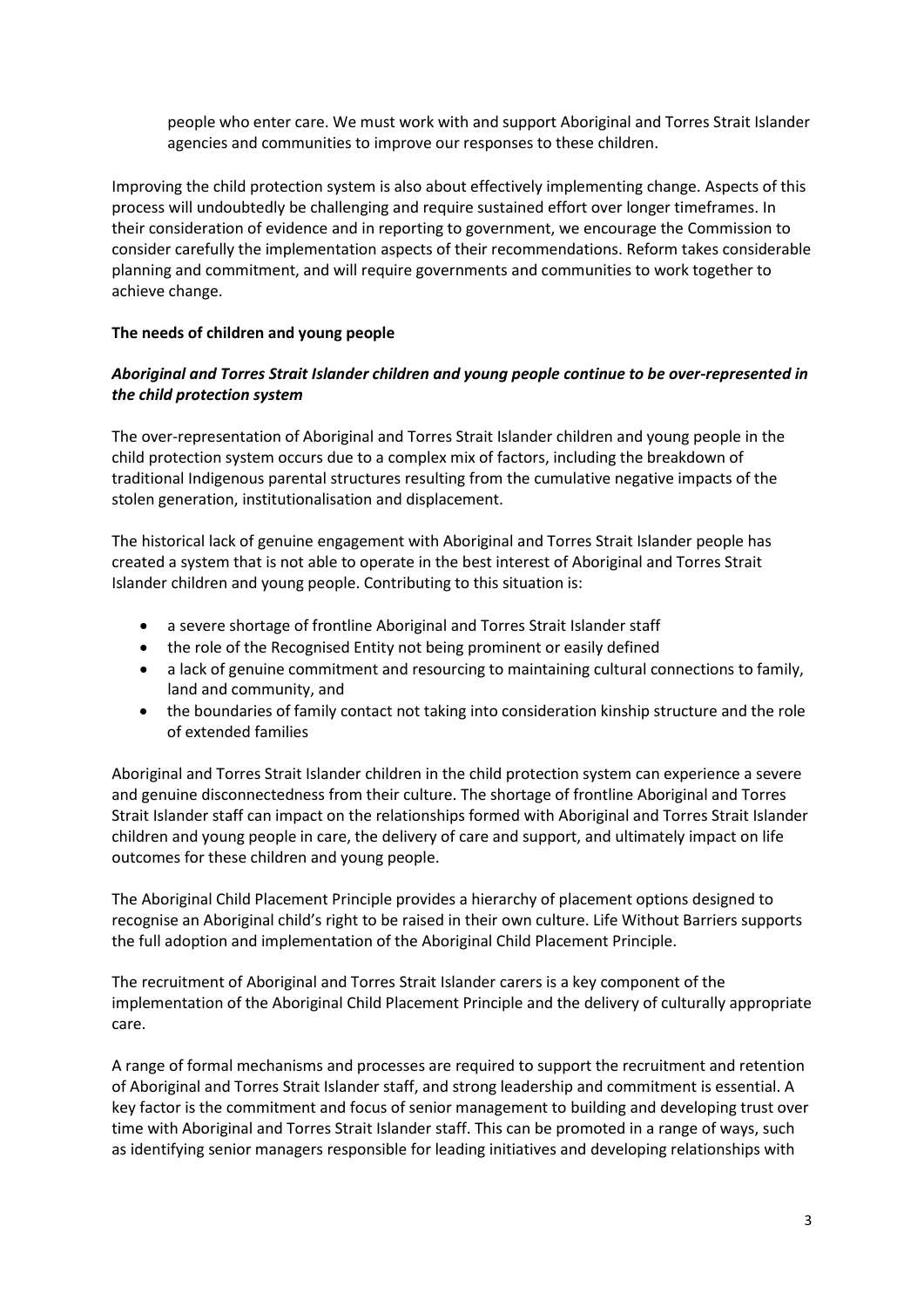Aboriginal and Torres Strait Islander staff. Retaining Aboriginal and Torres Strait Islander staff in turn build more positive relationships with the Aboriginal and Torres Strait Islander communities.

In our experience, a key component to the recruitment and retention of Aboriginal and Torres Strait Islander staff and carers is the provision of training, skill and career development. There is currently a lack of coordinated and meaningful opportunities for the development of Aboriginal and Torres Strait Islander staff across the child protection system in Queensland. Extra levels of additional casework training at entry point, additional trauma training, the introduction of mentoring programs and programs that identify, support and transition Aboriginal and Torres Strait Islander people into management positions are important initiatives that have had positive impact in other jurisdictions.

Collaborative and coordinated government and non-government initiatives would build the training capacity of all sectors, and support the development and retention of skilled Aboriginal and Torres Strait Islander practitioners and carers. A collaborative approach to training should specifically build on the role of Recognised Entities as a source of expertise and culturally appropriate advice on Aboriginal and Torres Strait Islander child protection matters.

Life Without Barriers believes that the role of Recognised Entities is integral to the provision of culturally appropriate care to children and young people engaged in the child protection system. We encourage the Commission to continue to work closely with Recognised Entities to identify opportunities to strengthen and promote their functions.

In order to improve outcomes for Aboriginal and Torres Strait Islander children and young people in the Queensland child protection system, Life Without Barriers believes that it is of vital importance that government and service providers alike work to build the capacity of Aboriginal agencies. For Life Without Barriers, our approach to reconciliation centres on working effectively and responsibly with Aboriginal and Torres Strait Islander peoples, organisations and communities. This approach, guided by our Reconciliation Action Plan (RAP), has helped the organisation deepen its capacity to establish relationships with Aboriginal and Torres Strait Islander peoples and deliver services that are more culturally responsive.

Current processes to gain Blue Card and police checks can be unnecessarily cumbersome, confusing and lengthy. A more efficient, and streamlined process that effectively manages issues of risk in the engagement of people who are working with children is needed.

#### Recommendations

- 1. Implement state-wide, concentrated initiatives to recruit Aboriginal and Torres Strait Islander staff and carers into the child protection system. This should be undertaken as a collaborative endeavour between the government and non-government sector, specifically including organisations that are Recognised Entities.
- 2. Introduce stronger links to training and career development for Aboriginal and Torres Strait Islander staff, including:
	- formal mentoring programs for Aboriginal and Torres Strait Islander staff,
	- a wider range of additional induction training programs relevant to Aboriginal and Torres Strait Islander staff,
	- formal mechanisms to identify, support and transition staff to management positions.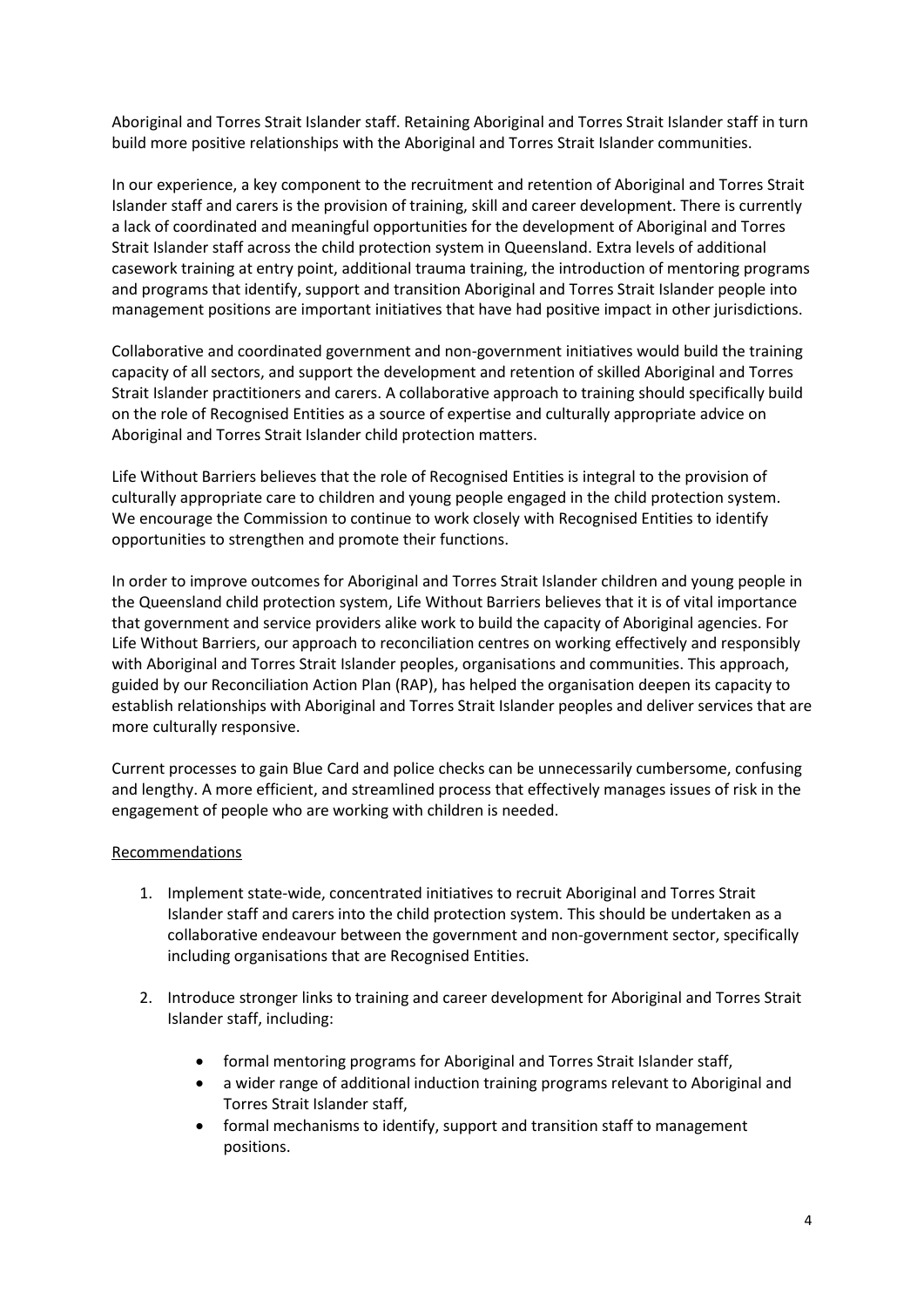- 3. The high threshold for the Blue Card and criminal history screening (LCS2) impacts negatively on the recruitment of staff, especially Aboriginal and Torres Strait Islander applicants or kinship placements. While not compromising the integrity of its function to protect children, there is a need for screening to be streamlined and simplified if more Aboriginal and Torres Strait Islander carers are to be recruited into the child protection system
- 4. Build the capacity of Recognised Entities to work collaboratively with government and nongovernment agencies to provide culturally appropriate care. In particular, support for training and skill development for Aboriginal and Torres Strait Islander staff and carers attached to non-Aboriginal agencies is required. Additional support should be provided to Recognised Entities to assist them to lead this process.

# *Children are entering the child protection system due to lack of resources for parents and children with disability*

A greater emphasis must be placed on supporting the needs of children with disability within the family context and to ensuring that this support is focussed on the outcome of keeping families together. Children should not be entering the child protection system due to the failure of other service systems, such as the health or disability support system, to provide adequate support to them and/or their family.

Life Without Barriers is concerned that in some cases, parents of children with disability or high and complex health needs are not receiving sufficient levels of support to meet the needs of their children. In some cases, Life Without Barriers is aware of parents relinquishing care in order to gain access to the support services available through the child protection system for their children. These cases do not represent situations of abuse or neglect, and it is Life Without Barriers' view that the placement of these children and young people in the child protection system would not be necessary if appropriate support was available through the health and disability sectors.

There is a lack of legislative and policy imperative to make government agencies work together to prevent children from entering the care system. Tangible mechanisms that support whole of government work are needed. In particular, a formal Memorandum of Understanding with senior levels of accountability between child protection, disability services and health departments would mandate greater collaboration across these systems, and assist in clarifying roles and responsibilities. Bringing together contracting and funding discussions across these systems would also provide a more collaborative and coordinated approach to service delivery. A greater focus on outcomes-based funding in both policy and contacting will support greater collaboration, efficiency and outcomes for children and young people.

Greater coordination and collaboration in case management is also needed at a case work level to support children and families across the child protection and disability sectors. Life Without Barriers believes that joint case management between the disability and child protection departments once young people turn 15 would support a smoother transition for young people with a disability leaving the child protection system and entering the adult disability system. Joint case planning provides an opportunity to work with a young person and their family to coordinate and prepare the supports and services they may require from the disability service system as adults. Collaborative case management also builds familiarity, relationships and trust between these sectors, and is a practical example of effective whole of government responses.

Life Without Barriers also supports the introduction of joint case management between community services, disability services and health (where relevant) where there is a risk of families relinquishing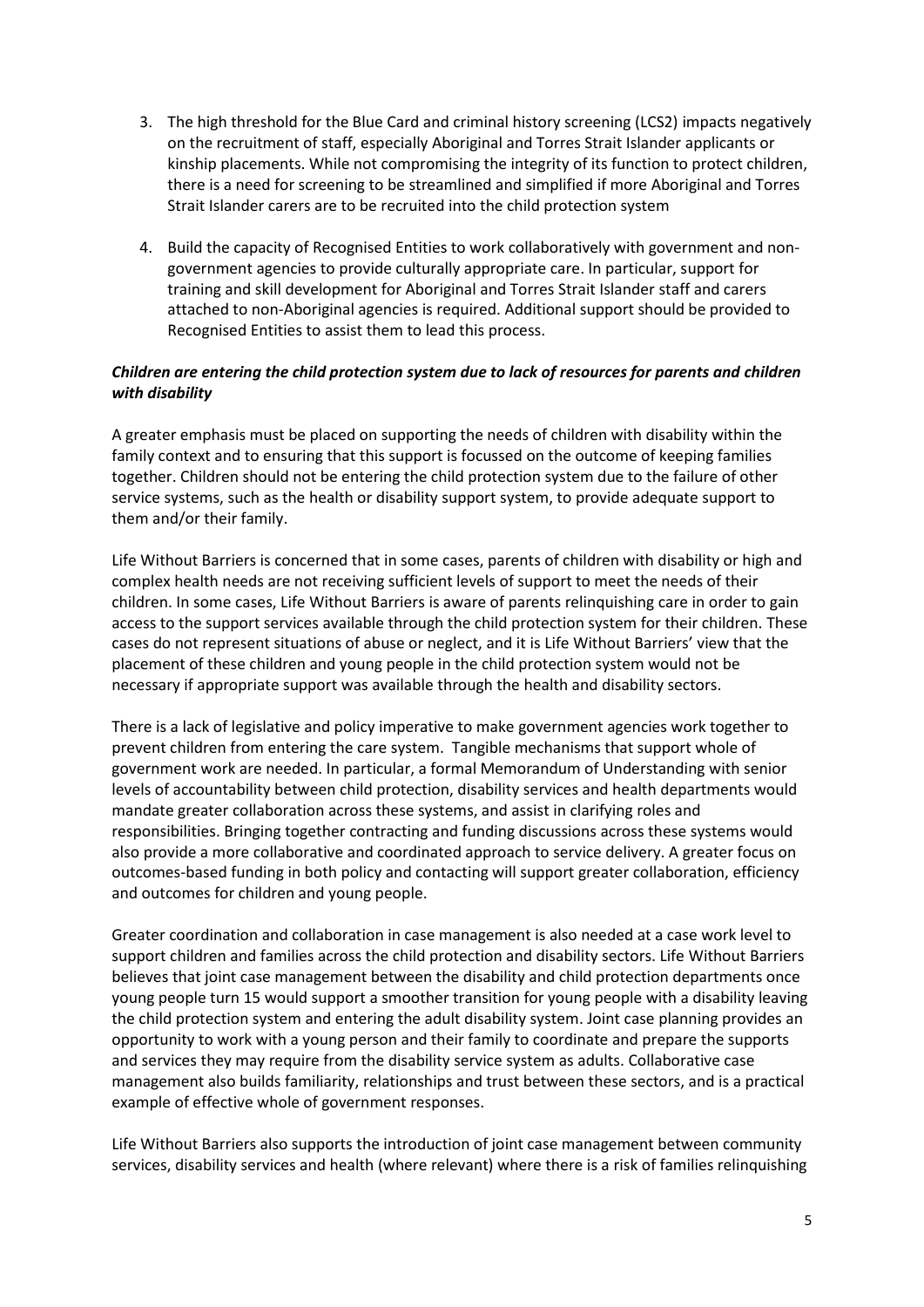care. Collaborative casework at this point supports the identification of interventions that can support the family through a crisis period and into the future, whilst simultaneously ensuring the safety and wellbeing of children and young people is protected and promoted. In some cases, children may enter care for short periods of time while effective family supports and interventions are provided. Where children do enter care, collaborative case management provides a framework to consider and support restoration, and to ensure the ongoing contact between children and their families (for instance where the family may act as respite carers while the child is in care.)

There also needs to be a greater focus on knowledge building within the child protection sector on disability. In particular, providing child protection workers with training and skills in understanding whether the behaviour of a child relates to their disability or whether this may be a response to other factors such as parenting would provide child protection workers with useful skills to support and respond more effectively to children with a disability and their families. A greater awareness of the impact of dual diagnosis would also support enhanced responses and outcomes to children and young people with a disability

Life Without Barriers supports the introduction of a National Disability Insurance Scheme, as a mechanism to provide a fairer and more equitable disability service system and greater control to people with a disability, their families and carers. We believe that in some cases, the introduction of an NDIS would have a positive impact on supporting families and carers of children with a disability and may avoid the relinquishing of children to the child protection department.

# Recommendations

- 1. There needs to be a genuine commitment to a whole of government response to child protection issues, including a greater collaboration between the disability, health and child protection systems. A review of the legislative and policy mandate for collaboration in Queensland is required In particular, we recommend:
	- The establishment of a Memorandum of Understanding between Child Protection, Disability Services and the Health Departments
	- Joint policy, program, planning and outcomes-based funding arrangements
	- Joint case management of families at risk of relinquishing care and young people with a disability transitioning from care
- 2. Adequate resources should be allocated for family intervention, specific to the needs of parents and children with disability, with the intention of providing the necessary support to help keep these families together rather than entering the child protection system.
- 3. That the Queensland government work with the Commonwealth to ensure the NDIS is implemented in Queensland, and across Australia.

## *Current transition from care planning and supports are not adequately preparing young people to lead independent lives*

Existing transition from care provisions for young people in out of home care do not adequately equip young people with the skills, resources and support needed to lead independent lives. It is unrealistic to expect any young person to be entirely independent on the day they turn 18, and young people leaving care face a range of additional challenges, particularly those who may still be in school.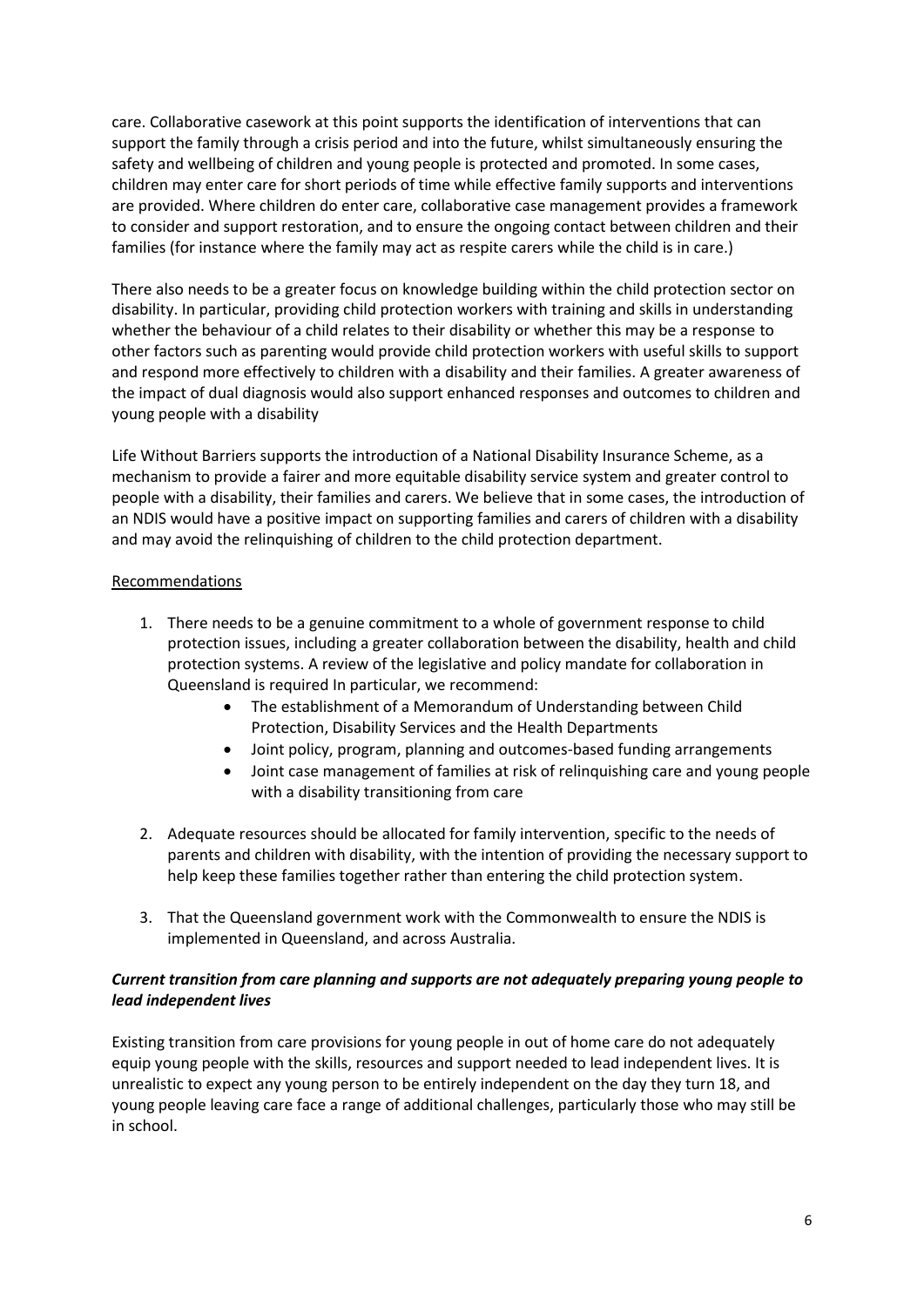The 'Transition from Care' (TFC) program, operated by Life Without Barriers in South East Queensland, provides short-term, practical assistance to young people aged 15 - 18 who are transitioning from the care of the Department. The program prepares young people with the necessary life skills required to successfully transition into the community and utilises a threephased support model encompassing individual skills assessment, one-on-one planning and support, and specifically designed group programs to build skills and resilience. The focused attention available through the Transition from Care program enables whole of government coordination, including health, housing, education, employment and other community supports.

Life Without Barriers has supported many young people transitioning from care. In our experience, feedback from young people transitioning from the care of child protective services can be quite negative. The provision of specific, funded Transition from Care programs greatly enhances the delivery of tailor care services to young people leaving care, and the educational and life outcomes of young people leaving care.

Effective transition from care planning can have a lasting positive impact on the outcomes experienced by children and young people leaving care. Research indicates that young people who successfully transition from care share a range of characteristics: after turning 18 they were likely to have received ongoing support from foster carers or other supportive adults; they were more likely to have had stable placements; to have been gradually introduced to independent living skills; to have been actively involved in the preparation planning; and, to have left care at a later age<sup>1</sup>.

Earlier research<sup>2</sup> found that the extent to which young people felt secure while in care, and the continuity and social support after care, were the main predictors of positive outcomes 4–5 years after leaving care.

A successful transition also has benefits from an economic perspective. Research<sup>3</sup> examining the alternate pathways of young people after they leave formal care and the comparative cost to government showed that an estimated 45 percent of young people who leave the child protection system require minimal or no support services beyond those provided for the general population. However, an estimated 55 percent require services which have a higher cost attached to them. As their health or life circumstances change, this cohort can progress to require high or very high cost health, justice and mental health services.

#### Recommendations

- 1. Transition from Care programs are fundamental to the provision of specialised and intensive transition planning for children and young people in care with evidence indicating that they contribute to long-term positive outcomes. As such, Transition from Care programs should be available to all young people leaving care. A review of appropriate policy and legislation should be undertaken to ensure the provision of this program to all young people leaving care.
- 2. A whole of government approach is required to ensure that the supports available to young people leaving care do not operate in isolation from one another.
- 3. Young people should have the choice to engage in continuing case management support from agencies and continued foster care arrangements up to the age of 24.

<sup>&</sup>lt;u>.</u>  $1$  Mendes, Johnson and Moslehudding (2011)

<sup>&</sup>lt;sup>2</sup> Cashmore and Paxman (2006)

<sup>&</sup>lt;sup>3</sup> Morgan Disney and Associates (2006)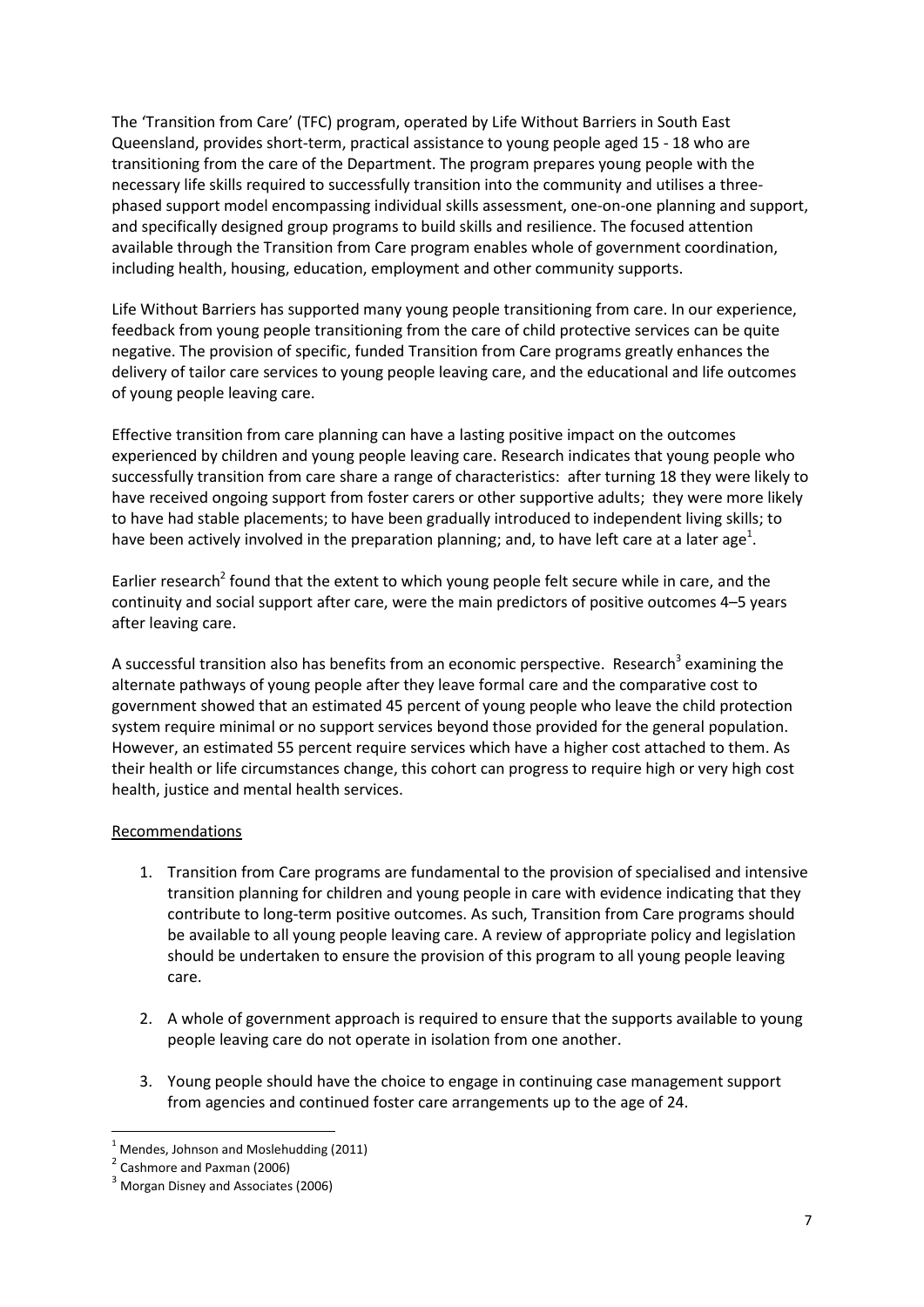#### **Early Intervention and restoration**

The child protection system in Queensland is under considerable pressure including increasing numbers of children and young people in OOHC. Although there have been fluctuations in recent years with actual numbers of children entering and exiting care, the data shows that overall, children are remaining longer in the care system.

Outcomes for children and young people leaving care continue to lag behind their peers, with children and young people in care facing increased risks of homelessness, not finishing school, unemployment, mental health problems and engagement with the criminal justice system.

A range of other challenges also exist, including the high cost of intensive foster care arrangements and residential care, difficulties finding placements in foster care - particularly in cases where there are complex behavioural and health support needs - and the multifaceted aspects of disadvantage resulting in children being placed in foster care.

Where appropriate, and in circumstances where there is not a significant risk of harm or neglect, the focus should be on keeping children at home. Restoration or reunification programs are also fundamental to supporting children to return to their families, wherever this can be done safely.

Life Without Barriers believes that greater focus and investment should be provided to the implementation of effective, evidence-informed, outcomes-based early intervention programs. The purpose of early intervention programs should remain the best interests of children and young people, and be focused on achieving both short and long term outcomes for children and families.

We recognise that there are often competing financial demands placed on government, and that this requires a careful balancing of the need for primary, secondary and tertiary interventions. Investment in early intervention may not result in immediate or short-term cost-savings for tertiary services. Careful consideration needs to be given to the continuum of services required for an effective child protection system.

The Commission's paper *Queensland Child Protection Commission of Inquiry: emerging issues* outlines a range of issues associated with investment in secondary services.

The aim of the Life Without Barriers Family Intervention Service (FIS) is to provide support to families where a child remains living at home under the ongoing intervention and monitoring by Child Safety Services, or to assist in the reunification of the child with their family from an OOHC placement.

The Life Without Barriers FIS team is based in Brisbane and comprises 2.8 case managers, 1 youth worker, and a family therapist/program manager. FIS engages with families in 12 week blocks, which can be extended up to 18 months. FIS workers complete an assessment of the families' strengths and needs, which, along with the Child Safety Services case plan, inform the intervention process. The family is involved in the goal setting process, and encouraged to consider their own personal goals, as well as those identified by Child Safety Services and FIS. The staff of the FIS are often able to spend more time with families than statutory child protection workers, and are able to provide targeted interventions based on each family's needs.

A formal evaluation of the FIS has not been conducted but Life Without Barriers' data shows that during the two your period from July 2010 to June 2012 90% of children remained within their family. For those families working towards reunification the success rate was 70%. Although this is a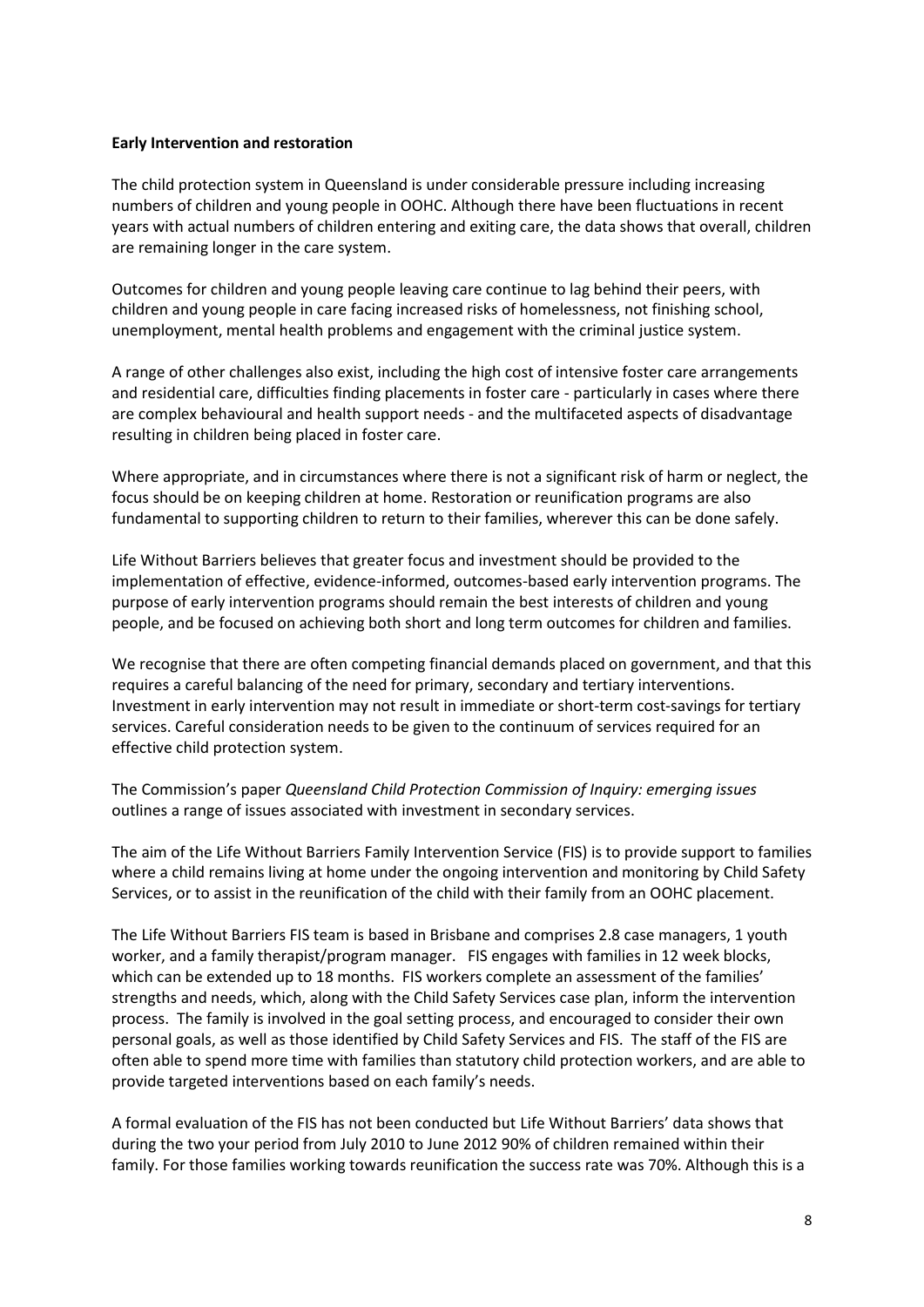small program, these statistics indicate the positive results that can be achieved through this model of intense intervention.

# *FIS Case study <sup>4</sup>*

Joshua, aged 9, and his mother Margaret, were referred to FIS by Child Safety Services, who had assessed that Joshua was at risk of emotional and physical harm. Joshua and Margaret were subject to an Intervention with Parental Agreement (IPA). At the time of referral, Margaret had been recently charged with an assault on Joshua, and there were ongoing notifications. There were serious concerns about Margaret's ability to safely parent Joshua.

Throughout the FIS intervention, the main goals identified for this family were: building the relationship between Joshua and Margaret, linking the family in to local community services, developing and maintaining appropriate household routines, learning appropriate behaviour management techniques and assisting Margaret to continue to address her mental health concerns.

The family engaged with a case manager, who mainly worked with Margaret, and a youth worker, who mainly worked with Joshua.

Outcomes for this family:

- Margaret learnt new and more appropriate behaviour management strategies. Margaret also learnt more about the reasons for Joshua's challenging behaviours, and more about what was 'normal' behaviour for Joshua's developmental stage
- Margaret was able to reflect on how her own upbringing and childhood experiences were impacting on her current parenting, and was able to make positive changes in relation to this
- Margaret and Joshua both learnt more appropriate strategies to communicate with each other
- Margaret learnt to manage her mental health better, and was able recognise when she needed additional support from her mental health worker. Margaret also learnt about how her mental health impacted on Joshua, particularly in relation to anxiety
- Margaret participated in the FIS parenting support program, and was able to fully participate in this group, despite her anxiety. Margaret was also able to articulate the things that she had tried, and how these had worked (or not worked) for her family
- Joshua and Margaret were able to participate in FIS family outings, during which they were observed to interact extremely well with each other. Margaret also demonstrated her ability to nurture through encouraging involvement from other children, and looking out for all of the children around her.

At the end of the FIS intervention, Child Safety Services made the decision to close the IPA, as Margaret had addressed all of the child protection concerns.

For Aboriginal and Torres Strait Islander families, specific Indigenous controlled and managed early intervention services are required. The NSW Intensive Family Based Services (IFBS) for Aboriginal families has been in operation since 1994 and was evaluated in 2008. The evaluation showed positive results in relation to reduced child protection reports - including for families where parents experienced drug and alcohol and mental health problems - and better reunification rates<sup>5</sup>.

<u>.</u>

 $<sup>4</sup>$  Names have been changed to protect the identity of the family</sup>

<sup>&</sup>lt;sup>5</sup> Tilbury (2012)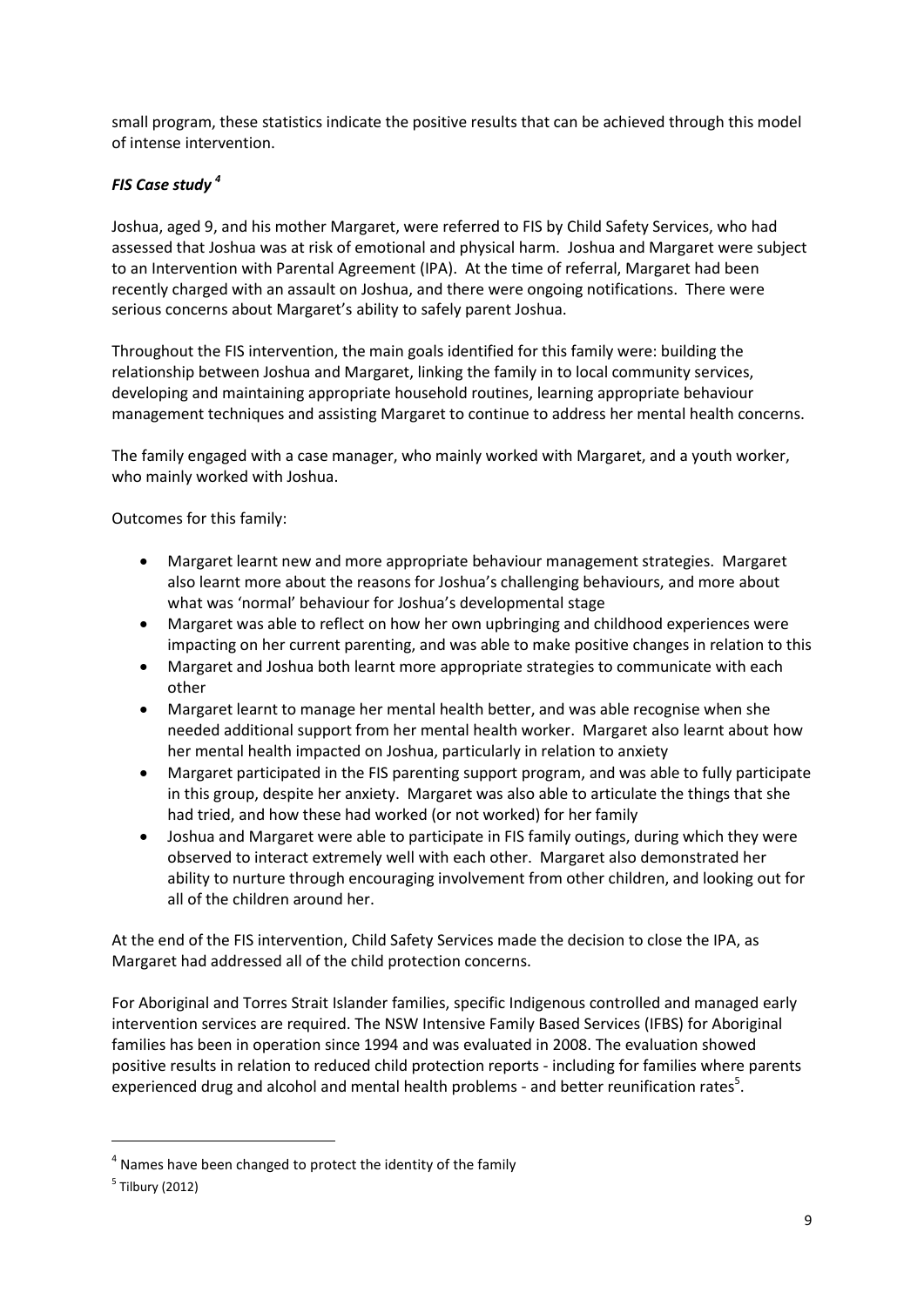In Victoria, the Child First program is a cross-sector, intake and referral system for Integrated Family Services aimed at diverting families from the statutory system. Aboriginal Community Controlled Organisations are partners in each alliance comprising government and other non-government agencies.

Although this program is relatively new, a review completed in 2011 on its implementation progress showed that:

- partnerships between Community Controlled Organisations and mainstream agencies were generally good
- the advice provided by Community Controlled Organisations to mainstream agencies enabled greater choice in service providers for families
- there are opportunities to share and disseminate good practice in working with Aboriginal organisations, children and families $<sup>6</sup>$ .</sup>

In Queensland, Helping out Families and Family Intervention Service are tasked to provide services to non Aboriginal as well Aboriginal and Torres Strait Islander families, and can be provided by either Aboriginal or non Aboriginal providers. Servicers targeted to Aboriginal and Torres Strait Islander families through the Aboriginal Family Support Program (FSS) are funded separately and the funding is for a mix of family support (early intervention) (75%) and FIS (25%)<sup>7</sup>.

Life Without Barriers also supports the expansion of restoration and reunification programs that can work with families to restore children where this is safe to do. Across Queensland there are some positive programs supporting reunification and restoration, however a more comprehensive response is needed.

For example, in the Brisbane region, Life Without Barriers is working with departmental representatives and other non-government OOHC and family intervention providers to identify children and families who have the potential to be reunified. Once identified, these children and families will be referred to a family intervention service (as discussed above) for planned, intensive intervention with a view to returning the child to their family by the end of the court order. This is a new initiative that will be implemented on a small scale.

In the Mackay region, a local pilot is being developed that will connect families in the local community with families who have identified parenting support needs. The program will operate under a peer support model, utilising a strengths-based approach that will combine peer relationships with professional support.

Whilst local partnerships are important in the delivery of effective reunification, greater focus and scale needs to be applied to reunification programs across Queensland.

# Recommendations

1. That Government take a strategic and committed approach to early intervention programs. This includes applying an evidence-informed and outcomes-focused approach to early intervention programs that balances the need for early intervention and tertiary child protection initiatives over time.

<sup>&</sup>lt;u>.</u> 6 Ibid

 $<sup>7</sup>$  Tilbury (2012)</sup>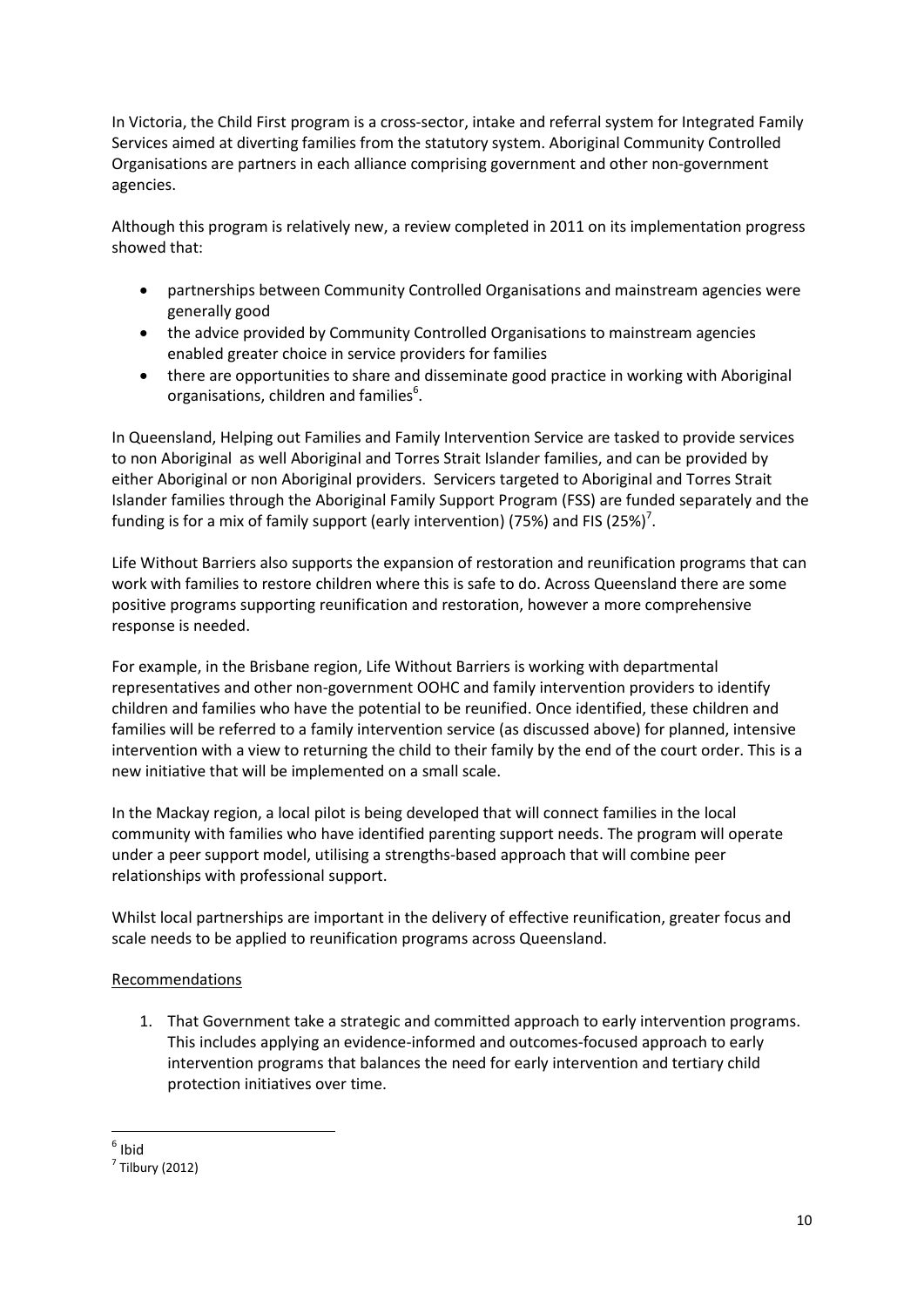2. Early intervention programs for Aboriginal and Torres Strait Islander families should be modelled on evaluations of successful programs in other jurisdictions and be delivered by Aboriginal and Torres Strait Islander organisations or through a shared, partnership model. ?is this a role for Recognised Entities

## **Licensing and Monitoring**

Life Without Barriers believes that the current licensing and monitoring framework is duplicative, inefficient, and does not properly reflect a focus on the delivery of outcomes for children and young people. Life Without Barriers believes that a continuous quality improvement framework, delivered through an accreditation system, would assist in reducing some of the duplication and inefficiencies that currently exist. This in turn would create capacity both within the department and the nongovernment sector to focus on the delivery of outcomes for children and young people.

## *Duplication and inefficiency*

The time spent in relation to licensing and accreditation at a regional, state and national level is exceptionally high. There is also a significant amount of duplication across regions and service sectors in relation to the provision of information, particularly at a governance level of the organisation.

In June 2011 Life Without Barriers participated in the Human Services Quality Framework (HSQF) trial, which was aimed at reducing the administrative burden and compliance cost to service providers. Post the auditing phase, a key component of the trial was an independent evaluation where Life Without Barriers provided details of the time taken to prepare and undertake the HSQF trial as opposed to time that is spent preparing and undergoing licensing and accreditation for the various service sectors. Life Without Barriers' evaluation of the HSQF found it to be a robust and balanced certification process to underpin the provision of quality services, and supports its implementation as a mechanism to reduce unnecessary duplication.

To be licensed to provide out of home care services in Queensland currently requires agencies to achieve 100% compliance with 11 standards comprising over 150 elements. This licensing process must be completed separately in each region where services are delivered. Agencies who provide a range of services such as foster care, coordination point services and transition from care must apply for separate licences. This results in a range of duplicative and inefficient practices. Life Without Barriers believes that a more efficient, coordinated and effective licensing and monitoring system can be implemented. This would enable a greater focus on the actual delivery of quality services to children and young people.

Funded agencies spend a considerable amount of time undertaking administrative tasks for compliance purposes such as document requests from the Department of Communities. Where these documents are not provided by the Department, agencies must undertake monthly document requests as evidence they have sought to obtain them. These tasks do not directly contribute to assessing or monitoring the quality of services being provided to the children or young people in the service. There are a range of examples of the Department not completing or providing documents to agencies, impacting on the agency's compliance during licensing.

In addition, funded agencies are frequently required to duplicate processes that are also the responsibility of the Department, such as *Strengths and Needs Assessments* and *Positive Behaviour Support Plans.*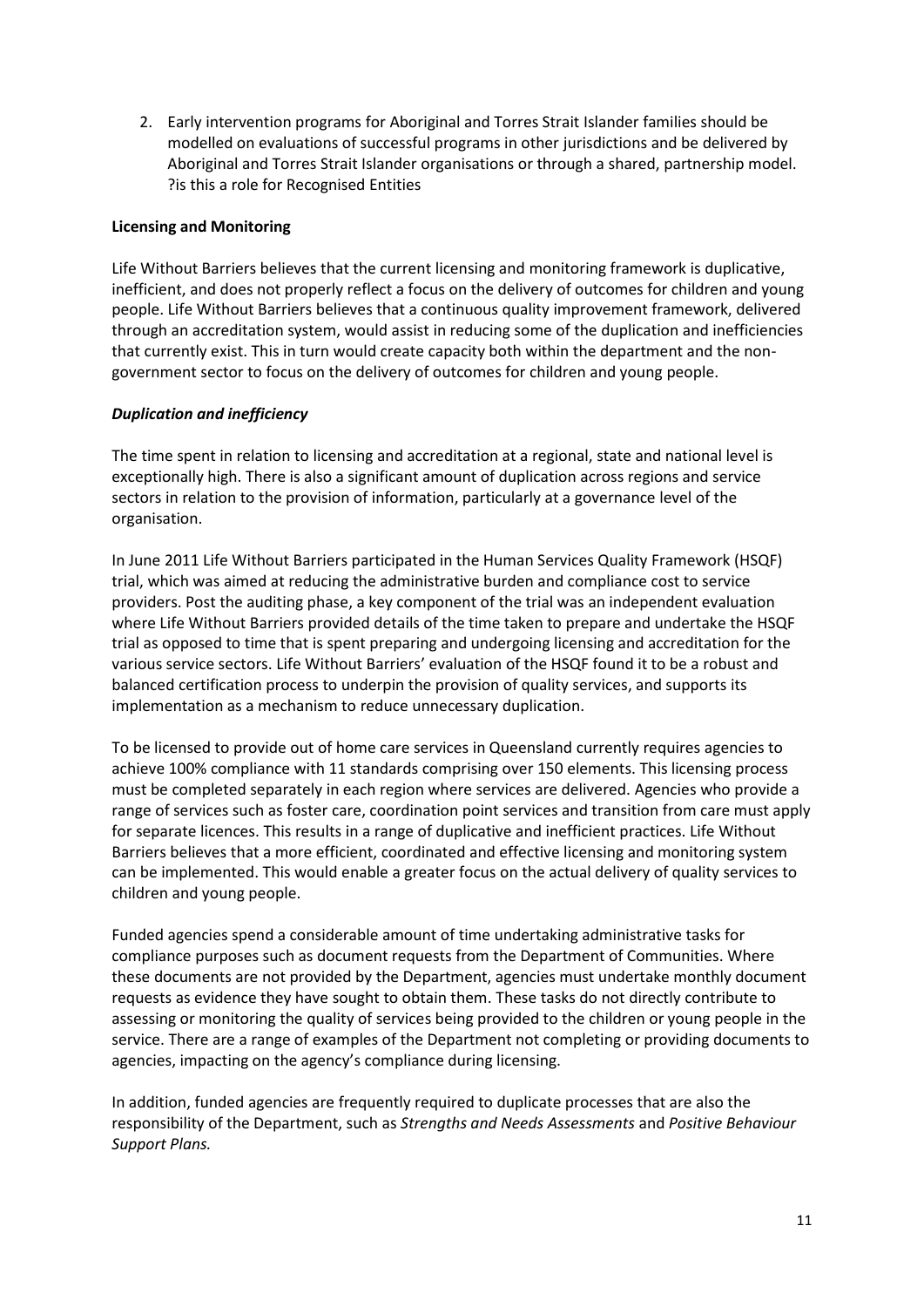Funded agencies are required to report all incidents involving a child in care, including minor accidents that could be viewed as a part of normal childhood experiences, such as falling off a bike. In response to the discrepancy that exists between Departmental officers' and Independent External Assessors' views of 'harm', agencies have developed overly rigorous incident reporting procedures to ensure that licensing standards are met. This in turn impacts on the time available to frontline workers to spend with children and young people building protective factors and strengths, and can at times strain the relationship between agency and Department.

This risk-averse climate limits children and young people's opportunities for normal experiences and causes an overly intrusive environment where they need permission from Departmental staff to ride a horse or go on a boat trip. This results in staff concentrating on following up incidents and attempting to minimise all possible risks, rather than being child-centred and focusing on a client's needs. Life Without Barriers recognises that the continued safety and wellbeing of children and young people is paramount and that serious or complex incidents or potential for harm, as defined in legislation, must be met with an appropriate response and documentation. The current requirement for reporting minor incidents to the Department have, however, results in an onerous and inefficient reporting process. Life Without Barriers is of the view that accidents such as mentioned below could be reported through simpler and less cumbersome mechanisms than the formal mechanisms currently in place.

Many of the current inefficiencies in the delivery of support to children and young people relate to the duplication of case management functions. Life Without Barriers believes that the transfer of case management to the non-government sector in Queensland (as is occurring under the NSW Government transfer of the provision of all out of home care to the non-government sector) would create scope for further efficiencies within the Department, and reduce the duplication that currently occurs in respect of case management functions.

Personnel of Licensed Care Services are also required to undergo additional criminal history and monitoring checks. Personnel are unable to begin employment prior to the confirmation of the LCS-2 check. The checks include:

- An 'LCS2' (Licensed Care Service Application for Suitability Check)
- A 'Blue Card' (Positive Notice, Blue Card for Child Related Employment)

The processing of both checks can result in lengthy delays in the commencement of staff, and this has a significant impact on the capacity of organisations to recruit quickly for frontline positions working directly with children and young people. Agencies are also unable to confirm an offer of employment to new staff until the LCS-2 check is completed.

A review of application processing speed for suitability checks initiated by Life Without Barriers found that a Blue Card took on average 12 days to be completed, with the longest waiting time around 58 days. LCS-2 checks took an average of 16 days, with the longest waiting time being 59 days.

These delays can result in agencies losing quality recruits to non-licensed carer services. Moreover, implications of these checks on carers and personnel from Aboriginal or Torres Strait Islander background can discourage members of those communities from applying to become carers or personnel of Licensed Care Services.

#### *Lack of consistency*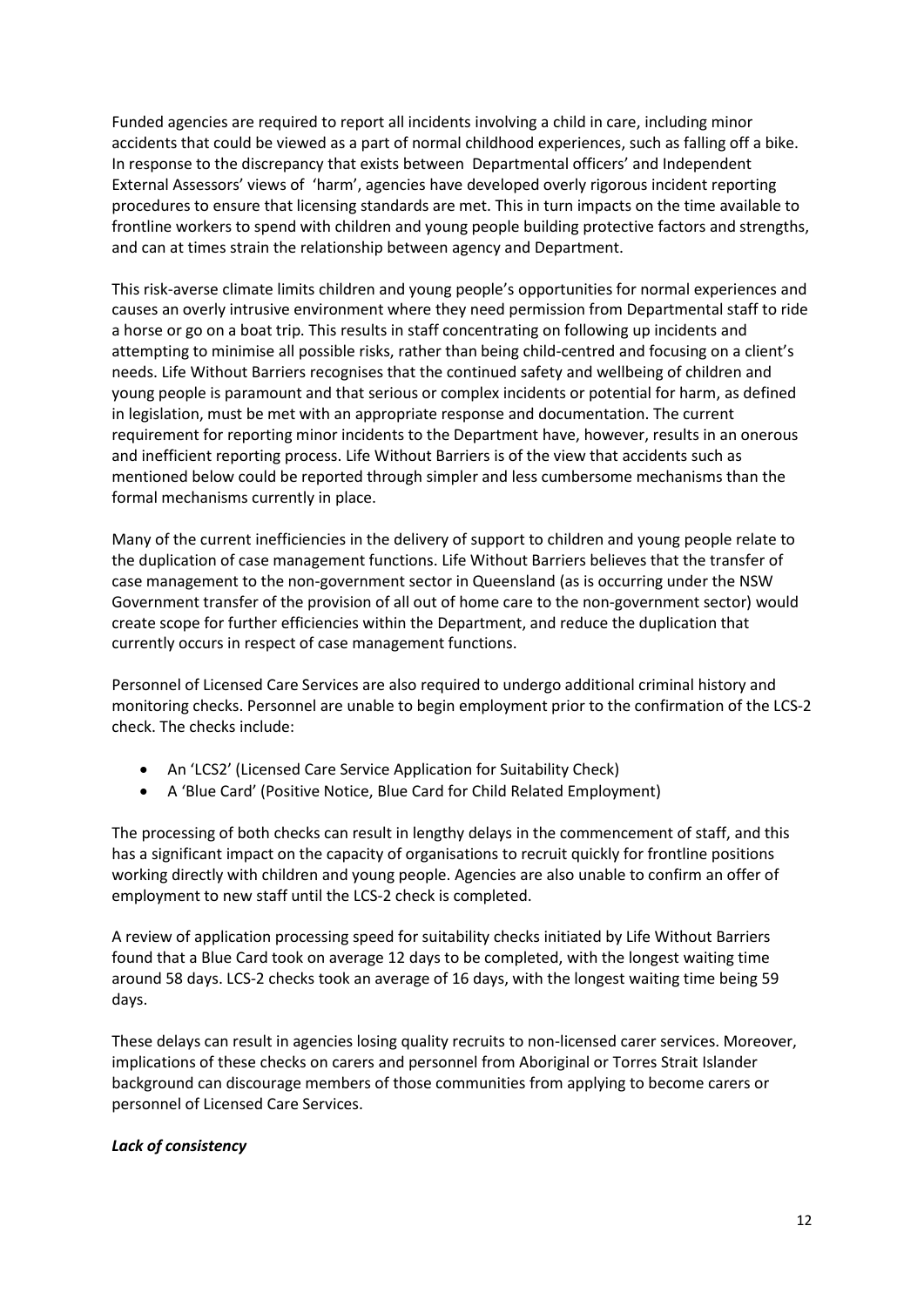The process for monitoring contract and quality compliance is duplicative and inconsistent. A licensed care service provider such as Life Without Barriers can attend up to 20 or more separate meetings per year regarding the monitoring of similar standards.

To place this in context, a standard size region providing two grant funded services (such as intensive foster care and a supported independent living service) is required to attend to and prepare for the following Departmental monitoring processes:

- Annual Service Assessment for grant funded services two audits per annum
- Quarterly Service Monitoring meetings and reports four annually
- Licensing monitoring meetings four annually for SILS and one annually for Intensive Foster Care
- Complex Case Clinics (for TPP funded clients) in some cases there will be clients across three service centres, each requiring quarterly meetings (12 annual meetings)
- Once every three years a full external audit across both grant funded services including review of TPP clients
- Quarterly financial acquittals four annually

The minimum evidence requirements for meeting the Child Safety Service Standards are neither clear nor consistent under Independent External Assessment processes.

The recent contracting of assessment to a number of different independent external assessment agencies has resulted in significant inconsistencies in interpretation of the Standards and differing interpretation of evidence requirements to meet licensing compliance. This has resulted in inconsistent points of view between service providers, the Department and Independent External Assessment agencies regarding what evidence is deemed sufficient to meet the Standards.

Regardless of whether a service provider is able to comply with all of the evidence listed in the Minimum Evidence Guide, there has been no guarantee that the Independent External Assessor will deem the Standard met. This is a problematic situation for service providers, who are required to achieve 100% compliance across all 161 elements relevant to the Standards.

During monitoring processes, there is a significant discrepancy between practice frameworks and expectations of Community Resource Officers (CROs) between regions. Often, a funded agency will receive different advice and different monitoring compliance results dependent on the region and the person conducting the monitoring.

These discrepancies and inconsistencies have resulted in the ongoing difficulty for agencies to be certain that their processes will be deemed compliant. Life Without Barriers is aware that this has resulted in confusion and variation in audits results between agencies, including areas such as:

- Incident reporting, particularly relating to expectations relating to timeframes and documentation
- Cultural Awareness Training, particularly relating to how many hours are required and who delivers the training
- Positive Behaviour Support Training, specifically in relation to Reactive Response/Prohibited Practice

# Recommendations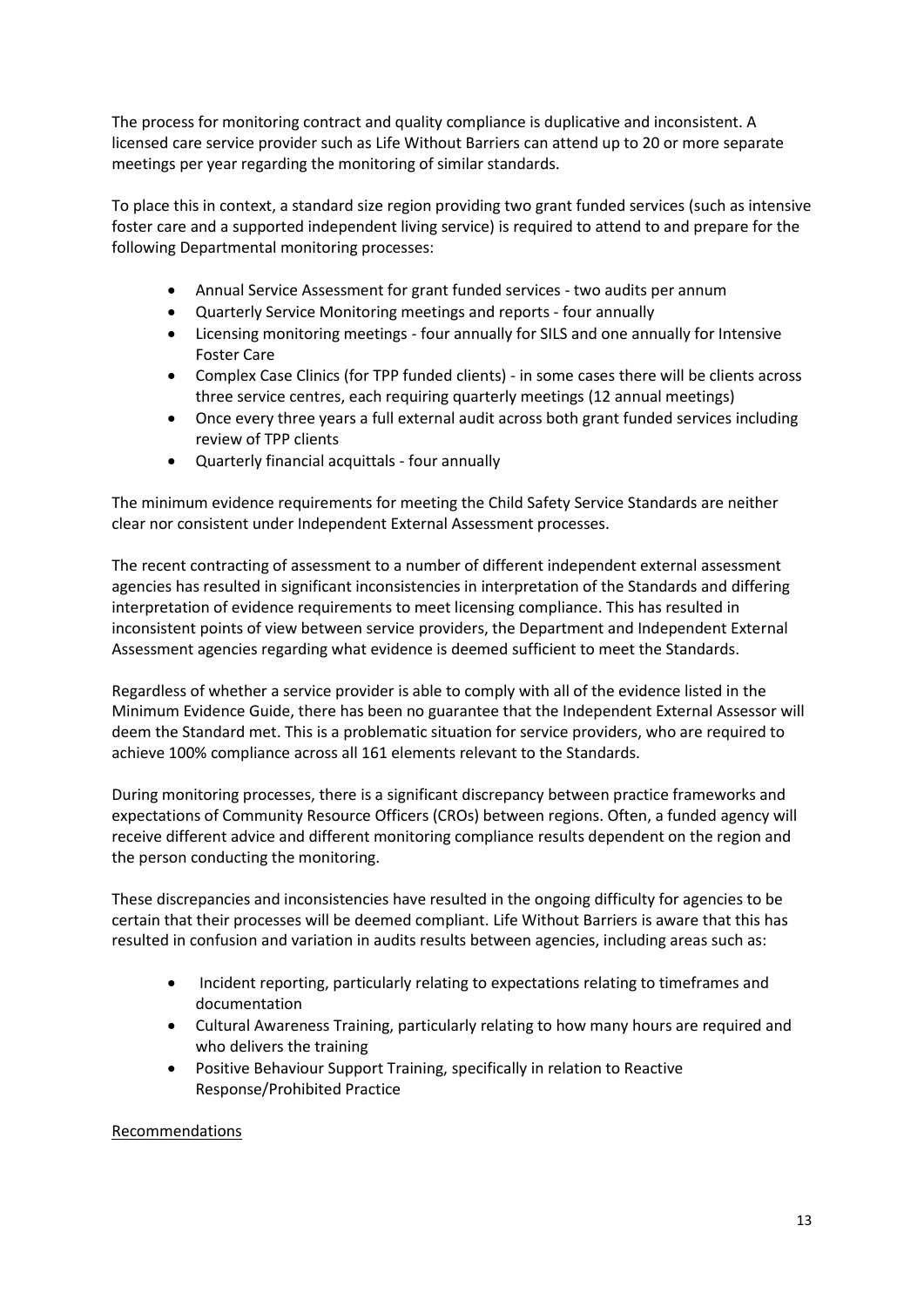- 1. Life Without Barriers supports the implementation of the Human Services Quality Framework (HSQF). If this is not possible then the following recommendations apply.
- 2. Streamlining of Departmental licensing and monitoring requirements and structures, and a review of duplication and inefficiency, including:
	- Consolidating licensing where agencies provide multiple programs across one region.
	- Using a developmental model of monitoring, where all stakeholders relevant to the client meet to discuss issues and progress as a single point.
	- Consulting with OOHC services and relevant peak bodies about ways to operationalise the Human Services Quality Framework in respect to the requirements set by child protection legislation and the way in which independent assessment will be conducted.
	- Reviewing the current system for criminal history and suitability checks for licensed care services, with the goal to reduce waiting times and duplicated systems for suitability approval, and assess the effectiveness of the current system.
	- Reviewing and implementing updated training and procedures for Community Resource Officers (CRO) to support a more consistent approach to Licensed Care Services across regions.

## **Specialist Foster Carers**

Life Without Barriers believes that foster carers are a crucial part of the care team that supports children and young people in out of home care. Every day, Life Without Barriers' foster carers work with dedication and commitment to support children and young people.

Life Without Barriers works closely with our foster carers, and a range of feedback has been provided by carers to include in this submission.

Life Without Barriers supports the Commission speaking directly to foster carers, so that their views and expertise are included in the Commission's review and recommendations. Below is a case study written by a carer which depicts a typical day caring for Nathan. The piece gives a first-hand account of the demands placed on specialist carers and the skills required to support children with complex needs and behaviour.

#### *Issues of concern to carers*

On the 1st July 2012, the Department of Communities, Disabilities and Child Safety Services took over responsibility for administering all foster carer payments. These changes were intended to simplify the administration of the foster care reimbursement scheme by introducing a single payment system. The carer allowances are now based on the assessed needs (at the time of placement) of the child or young person. The child's needs are reviewed every six months or as the child's needs change.

As part of this process, there has been a change to the way the Complex Support Needs Allowance (CSNA) is assessed, and this has caused significant concern amongst specialist foster carers. The feedback Life Without Barriers has received is that these changes make carers feel that their commitment and dedication is not appropriately recognised or acknowledged.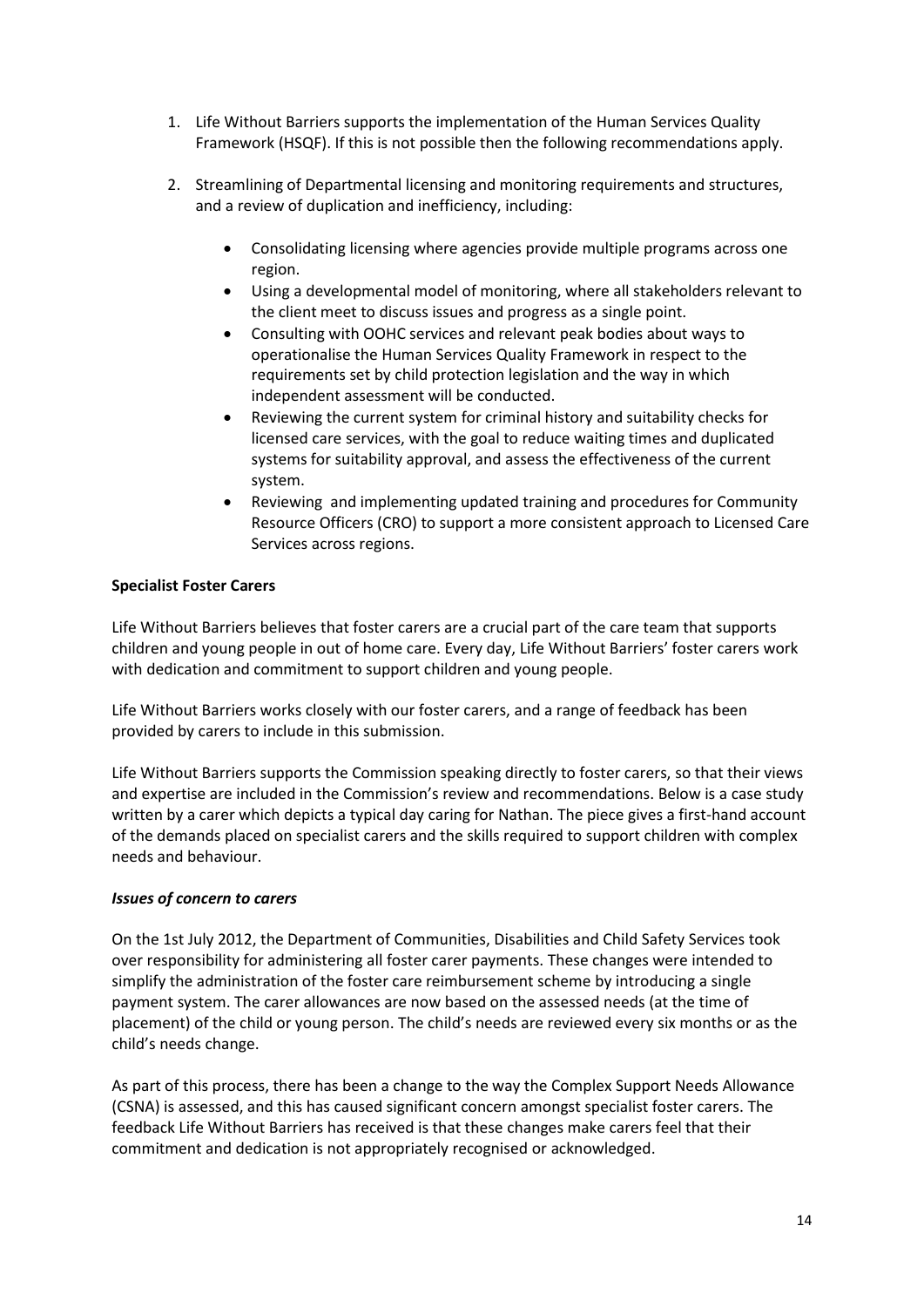Carers have expressed the view that the new framework for review of CSNA may result in perverse financial disincentives. CSNA payments will be reviewed on a regular basis, and carers are concerned that payments could be reduced where there has been success in stabilising or improving the behaviour or needs of the child or young person. The new system may not recognise that presentation and needs do not necessarily stabilise in a linear fashion. Moreover, the needs of a child may increase again when there are changes in the child's environment.

Life Without Barriers encourages the Queensland Government to recognise both the sincerity and implications of carers' views and engage with specialist foster care agencies and carers to resolve this issue.

## *Aboriginal and Torres Strait Islander Foster and Kinship Carers*

Other parts of this submission have referred to the need to reduce the number of children in care and the over representation of Aboriginal and Torres Strait Islander children. As mentioned, twenty seven percent of the children and young people in Life Without Barriers' care are Aboriginal and Torres Strait Islander. Life Without Barriers is committed to finding culturally relevant ways of engaging with Aboriginal and Torres Strait Islander families and communities to ensure their children are cared for appropriately.

## Recommendations

- 1. Review the policy, rate of reimbursement, and assessment criteria relevant to the allocation of allowances to carers of children and young people with complex support needs. This should include a general review to benchmark costs of raising a child in Australia against the costs of raising a child in care.
- 2. Review and introduce mechanisms that better acknowledge and integrate the expertise, knowledge and role of carers within the care team.
- 3. Review requirements of Kinship carers and introduce a refreshed policy that better integrates support provided to kinship care placements.

Life Without Barriers appreciates the opportunity to contribute to this inquiry. For any questions regarding this submission, please contact Sue Gleed, A/State Director Queensland, on [Sue.Gleed@lwb.org.au](mailto:Sue.Gleed@lwb.org.au) or 07 3440 6300.

Sincerely,

Claire Robbs

Claire Robbs Chief Executive Life Without Barriers